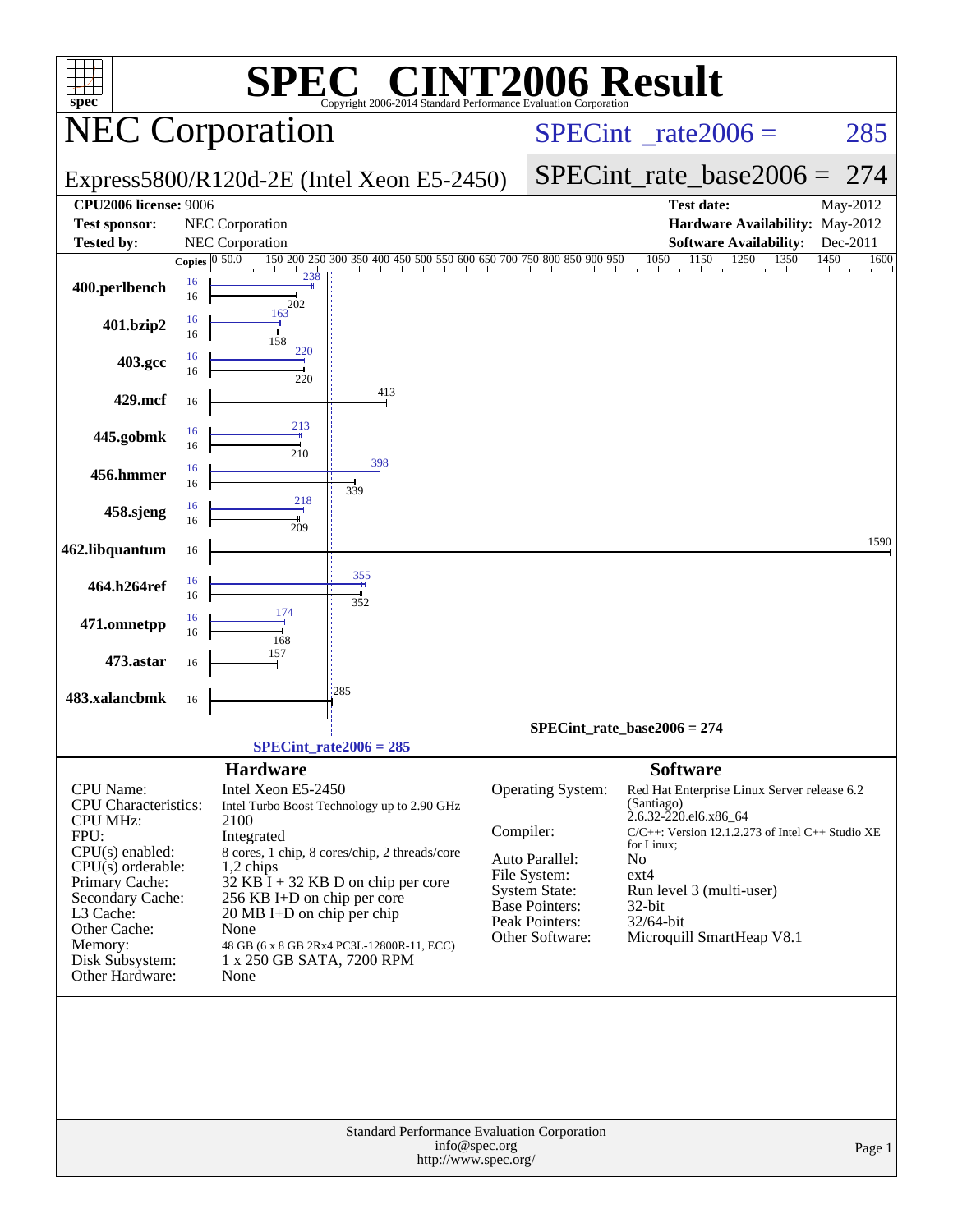

## NEC Corporation

### SPECint rate $2006 = 285$

Express5800/R120d-2E (Intel Xeon E5-2450)

[SPECint\\_rate\\_base2006 =](http://www.spec.org/auto/cpu2006/Docs/result-fields.html#SPECintratebase2006) 274

#### **[CPU2006 license:](http://www.spec.org/auto/cpu2006/Docs/result-fields.html#CPU2006license)** 9006 **[Test date:](http://www.spec.org/auto/cpu2006/Docs/result-fields.html#Testdate)** May-2012

**[Test sponsor:](http://www.spec.org/auto/cpu2006/Docs/result-fields.html#Testsponsor)** NEC Corporation **[Hardware Availability:](http://www.spec.org/auto/cpu2006/Docs/result-fields.html#HardwareAvailability)** May-2012 **[Tested by:](http://www.spec.org/auto/cpu2006/Docs/result-fields.html#Testedby)** NEC Corporation **[Software Availability:](http://www.spec.org/auto/cpu2006/Docs/result-fields.html#SoftwareAvailability)** Dec-2011

#### **[Results Table](http://www.spec.org/auto/cpu2006/Docs/result-fields.html#ResultsTable)**

|                                                                                                          | <b>Base</b>   |                |       |                |       |                |                  | <b>Peak</b>   |                |              |                |              |                |              |  |
|----------------------------------------------------------------------------------------------------------|---------------|----------------|-------|----------------|-------|----------------|------------------|---------------|----------------|--------------|----------------|--------------|----------------|--------------|--|
| <b>Benchmark</b>                                                                                         | <b>Copies</b> | <b>Seconds</b> | Ratio | <b>Seconds</b> | Ratio | <b>Seconds</b> | Ratio            | <b>Copies</b> | <b>Seconds</b> | <b>Ratio</b> | <b>Seconds</b> | <b>Ratio</b> | <b>Seconds</b> | <b>Ratio</b> |  |
| 400.perlbench                                                                                            | 16            | 775            | 202   | 776            | 202   | 775            | 202              | 16            | 656            | 238          | 646            | 242          | 661            | 237          |  |
| 401.bzip2                                                                                                | 16            | 977            | 158   | 978            | 158   | 981            | 157              | 16            | 944            | 164          | 946            | 163          | 945            | <b>163</b>   |  |
| $403.\mathrm{gcc}$                                                                                       | 16            | 588            | 219   | 584            | 221   | 586            | 220              | 16            | 586            | 220          | 586            | 220          | 587            | 220          |  |
| $429$ .mcf                                                                                               | 16            | 353            | 413   | 353            | 413   | 353            | 413              | 16            | 353            | 413          | 353            | 413          | 353            | 413          |  |
| $445$ .gobmk                                                                                             | 16            | 801            | 210   | 800            | 210   | 800            | <b>210</b>       | 16            | 802            | 209          | 782            | 215          | 789            | 213          |  |
| 456.hmmer                                                                                                | 16            | 439            | 340   | 441            | 338   | 441            | 339              | 16            | 375            | 398          | 376            | 397          | 375            | 398          |  |
| $458$ .sjeng                                                                                             | 16            | 926            | 209   | 947            | 204   | 926            | 209 <sub>1</sub> | 16            | 904            | 214          | 888            | 218          | 888            | 218          |  |
| 462.libquantum                                                                                           | 16            | 208            | 1590  | 208            | 1600  | 208            | 1590             | 16            | 208            | 1590         | 208            | 1600         | 208            | 1590         |  |
| 464.h264ref                                                                                              | 16            | 998            | 355   | 1005           | 352   | 1007           | 352              | 16            | 996            | 355          | 999            | 354          | 977            | 362          |  |
| 471.omnetpp                                                                                              | 16            | 596            | 168   | 595            | 168   | 596            | <b>168</b>       | 16            | 574            | 174          | 574            | 174          | 576            | 174          |  |
| 473.astar                                                                                                | 16            | 714            | 157   | 715            | 157   | 717            | 157              | 16            | 714            | 157          | 715            | 157          | 717            | 157          |  |
| 483.xalancbmk                                                                                            | 16            | 388            | 285   | 387            | 286   | 387            | <b>285</b>       | 16            | 388            | 285          | 387            | 286          | 387            | 285          |  |
| Results appear in the order in which they were run. Bold underlined text indicates a median measurement. |               |                |       |                |       |                |                  |               |                |              |                |              |                |              |  |

#### **[Submit Notes](http://www.spec.org/auto/cpu2006/Docs/result-fields.html#SubmitNotes)**

 The numactl mechanism was used to bind copies to processors. The config file option 'submit' was used to generate numactl commands to bind each copy to a specific processor. For details, please see the config file.

#### **[Operating System Notes](http://www.spec.org/auto/cpu2006/Docs/result-fields.html#OperatingSystemNotes)**

Stack size set to unlimited using "ulimit -s unlimited"

#### **[Platform Notes](http://www.spec.org/auto/cpu2006/Docs/result-fields.html#PlatformNotes)**

 BIOS Settings: Energy Performance: Performance Memory Voltage: 1.5 V

#### **[General Notes](http://www.spec.org/auto/cpu2006/Docs/result-fields.html#GeneralNotes)**

Environment variables set by runspec before the start of the run: LD\_LIBRARY\_PATH = "/home/cpu2006/libs/32:/home/cpu2006/libs/64"

 The Express5800/R120d-1E and the Express5800/R120d-2E models are electronically equivalent. The results have been measured on the Express5800/R120d-1E model.

 Added glibc-static-2.12-1.47.el6.x86\_64.rpm to enable static linking

Continued on next page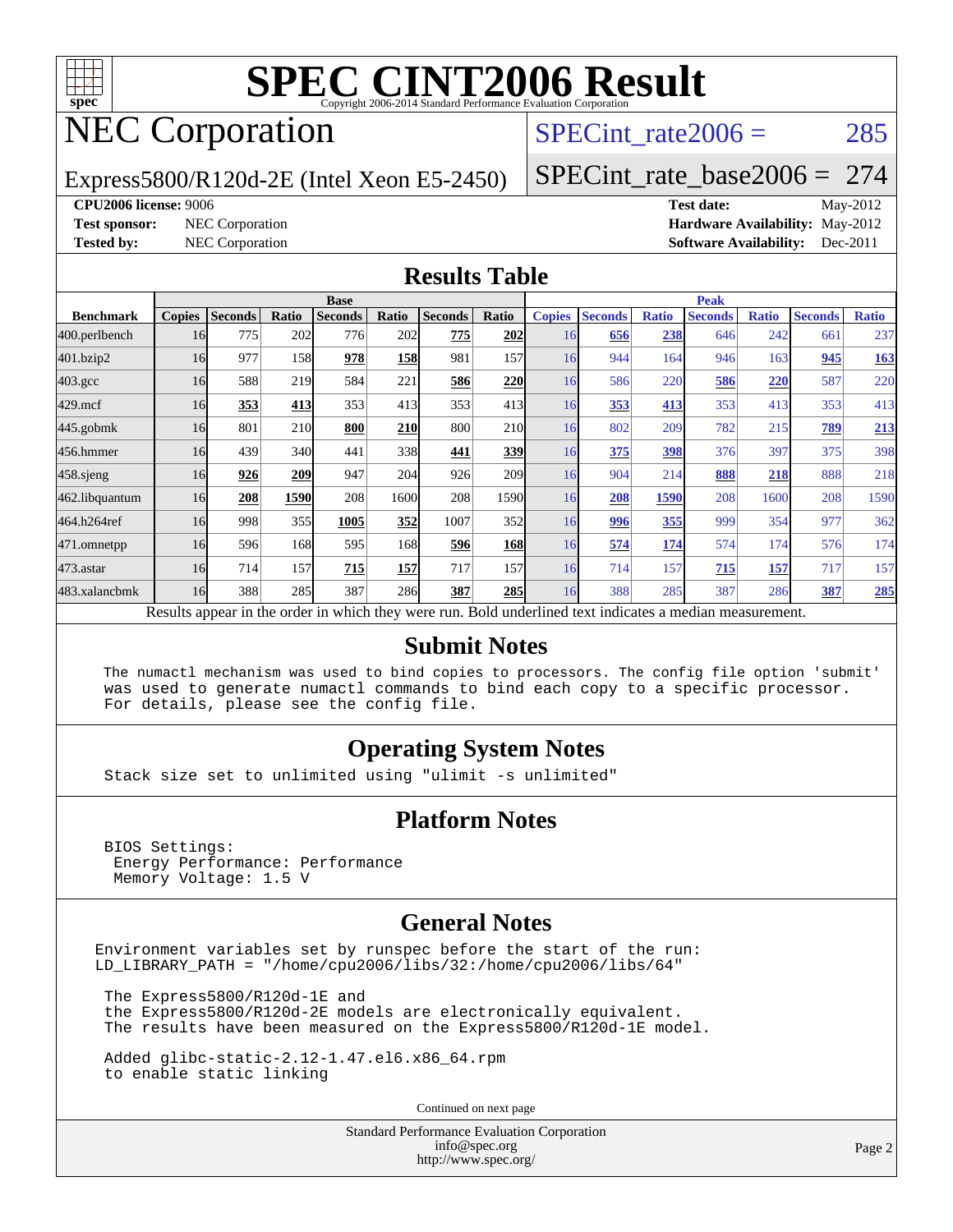

**NEC Corporation** 

SPECint rate $2006 = 285$ 

Express5800/R120d-2E (Intel Xeon E5-2450)

[SPECint\\_rate\\_base2006 =](http://www.spec.org/auto/cpu2006/Docs/result-fields.html#SPECintratebase2006) 274

**[Test sponsor:](http://www.spec.org/auto/cpu2006/Docs/result-fields.html#Testsponsor)** NEC Corporation **[Hardware Availability:](http://www.spec.org/auto/cpu2006/Docs/result-fields.html#HardwareAvailability)** May-2012

**[CPU2006 license:](http://www.spec.org/auto/cpu2006/Docs/result-fields.html#CPU2006license)** 9006 **[Test date:](http://www.spec.org/auto/cpu2006/Docs/result-fields.html#Testdate)** May-2012 **[Tested by:](http://www.spec.org/auto/cpu2006/Docs/result-fields.html#Testedby)** NEC Corporation **[Software Availability:](http://www.spec.org/auto/cpu2006/Docs/result-fields.html#SoftwareAvailability)** Dec-2011

#### **[General Notes \(Continued\)](http://www.spec.org/auto/cpu2006/Docs/result-fields.html#GeneralNotes)**

 Transparent Huge Pages enabled with: echo always > /sys/kernel/mm/redhat\_transparent\_hugepage/enabled Filesystem page cache cleared with: echo 1> /proc/sys/vm/drop\_caches runspec command invoked through numactl i.e.: numactl --interleave=all runspec <etc>

**[Base Compiler Invocation](http://www.spec.org/auto/cpu2006/Docs/result-fields.html#BaseCompilerInvocation)**

[C benchmarks](http://www.spec.org/auto/cpu2006/Docs/result-fields.html#Cbenchmarks): [icc -m32](http://www.spec.org/cpu2006/results/res2012q3/cpu2006-20120617-22951.flags.html#user_CCbase_intel_icc_5ff4a39e364c98233615fdd38438c6f2)

[C++ benchmarks:](http://www.spec.org/auto/cpu2006/Docs/result-fields.html#CXXbenchmarks) [icpc -m32](http://www.spec.org/cpu2006/results/res2012q3/cpu2006-20120617-22951.flags.html#user_CXXbase_intel_icpc_4e5a5ef1a53fd332b3c49e69c3330699)

### **[Base Portability Flags](http://www.spec.org/auto/cpu2006/Docs/result-fields.html#BasePortabilityFlags)**

 400.perlbench: [-DSPEC\\_CPU\\_LINUX\\_IA32](http://www.spec.org/cpu2006/results/res2012q3/cpu2006-20120617-22951.flags.html#b400.perlbench_baseCPORTABILITY_DSPEC_CPU_LINUX_IA32) 462.libquantum: [-DSPEC\\_CPU\\_LINUX](http://www.spec.org/cpu2006/results/res2012q3/cpu2006-20120617-22951.flags.html#b462.libquantum_baseCPORTABILITY_DSPEC_CPU_LINUX) 483.xalancbmk: [-DSPEC\\_CPU\\_LINUX](http://www.spec.org/cpu2006/results/res2012q3/cpu2006-20120617-22951.flags.html#b483.xalancbmk_baseCXXPORTABILITY_DSPEC_CPU_LINUX)

## **[Base Optimization Flags](http://www.spec.org/auto/cpu2006/Docs/result-fields.html#BaseOptimizationFlags)**

[C benchmarks](http://www.spec.org/auto/cpu2006/Docs/result-fields.html#Cbenchmarks):

[-xSSE4.2](http://www.spec.org/cpu2006/results/res2012q3/cpu2006-20120617-22951.flags.html#user_CCbase_f-xSSE42_f91528193cf0b216347adb8b939d4107) [-ipo](http://www.spec.org/cpu2006/results/res2012q3/cpu2006-20120617-22951.flags.html#user_CCbase_f-ipo) [-O3](http://www.spec.org/cpu2006/results/res2012q3/cpu2006-20120617-22951.flags.html#user_CCbase_f-O3) [-no-prec-div](http://www.spec.org/cpu2006/results/res2012q3/cpu2006-20120617-22951.flags.html#user_CCbase_f-no-prec-div) [-opt-prefetch](http://www.spec.org/cpu2006/results/res2012q3/cpu2006-20120617-22951.flags.html#user_CCbase_f-opt-prefetch) [-opt-mem-layout-trans=3](http://www.spec.org/cpu2006/results/res2012q3/cpu2006-20120617-22951.flags.html#user_CCbase_f-opt-mem-layout-trans_a7b82ad4bd7abf52556d4961a2ae94d5)

[C++ benchmarks:](http://www.spec.org/auto/cpu2006/Docs/result-fields.html#CXXbenchmarks)

[-xSSE4.2](http://www.spec.org/cpu2006/results/res2012q3/cpu2006-20120617-22951.flags.html#user_CXXbase_f-xSSE42_f91528193cf0b216347adb8b939d4107) [-ipo](http://www.spec.org/cpu2006/results/res2012q3/cpu2006-20120617-22951.flags.html#user_CXXbase_f-ipo) [-O3](http://www.spec.org/cpu2006/results/res2012q3/cpu2006-20120617-22951.flags.html#user_CXXbase_f-O3) [-no-prec-div](http://www.spec.org/cpu2006/results/res2012q3/cpu2006-20120617-22951.flags.html#user_CXXbase_f-no-prec-div) [-opt-prefetch](http://www.spec.org/cpu2006/results/res2012q3/cpu2006-20120617-22951.flags.html#user_CXXbase_f-opt-prefetch) [-opt-mem-layout-trans=3](http://www.spec.org/cpu2006/results/res2012q3/cpu2006-20120617-22951.flags.html#user_CXXbase_f-opt-mem-layout-trans_a7b82ad4bd7abf52556d4961a2ae94d5) [-Wl,-z,muldefs](http://www.spec.org/cpu2006/results/res2012q3/cpu2006-20120617-22951.flags.html#user_CXXbase_link_force_multiple1_74079c344b956b9658436fd1b6dd3a8a) [-L/opt/SmartHeap\\_8.1/lib -lsmartheap](http://www.spec.org/cpu2006/results/res2012q3/cpu2006-20120617-22951.flags.html#user_CXXbase_SmartHeap_d5ba4dfc9de25d3c657c7de7476e66c5)

### **[Base Other Flags](http://www.spec.org/auto/cpu2006/Docs/result-fields.html#BaseOtherFlags)**

[C benchmarks](http://www.spec.org/auto/cpu2006/Docs/result-fields.html#Cbenchmarks):

403.gcc: [-Dalloca=\\_alloca](http://www.spec.org/cpu2006/results/res2012q3/cpu2006-20120617-22951.flags.html#b403.gcc_baseEXTRA_CFLAGS_Dalloca_be3056838c12de2578596ca5467af7f3)

## **[Peak Compiler Invocation](http://www.spec.org/auto/cpu2006/Docs/result-fields.html#PeakCompilerInvocation)**

[C benchmarks \(except as noted below\)](http://www.spec.org/auto/cpu2006/Docs/result-fields.html#Cbenchmarksexceptasnotedbelow): [icc -m32](http://www.spec.org/cpu2006/results/res2012q3/cpu2006-20120617-22951.flags.html#user_CCpeak_intel_icc_5ff4a39e364c98233615fdd38438c6f2)

Continued on next page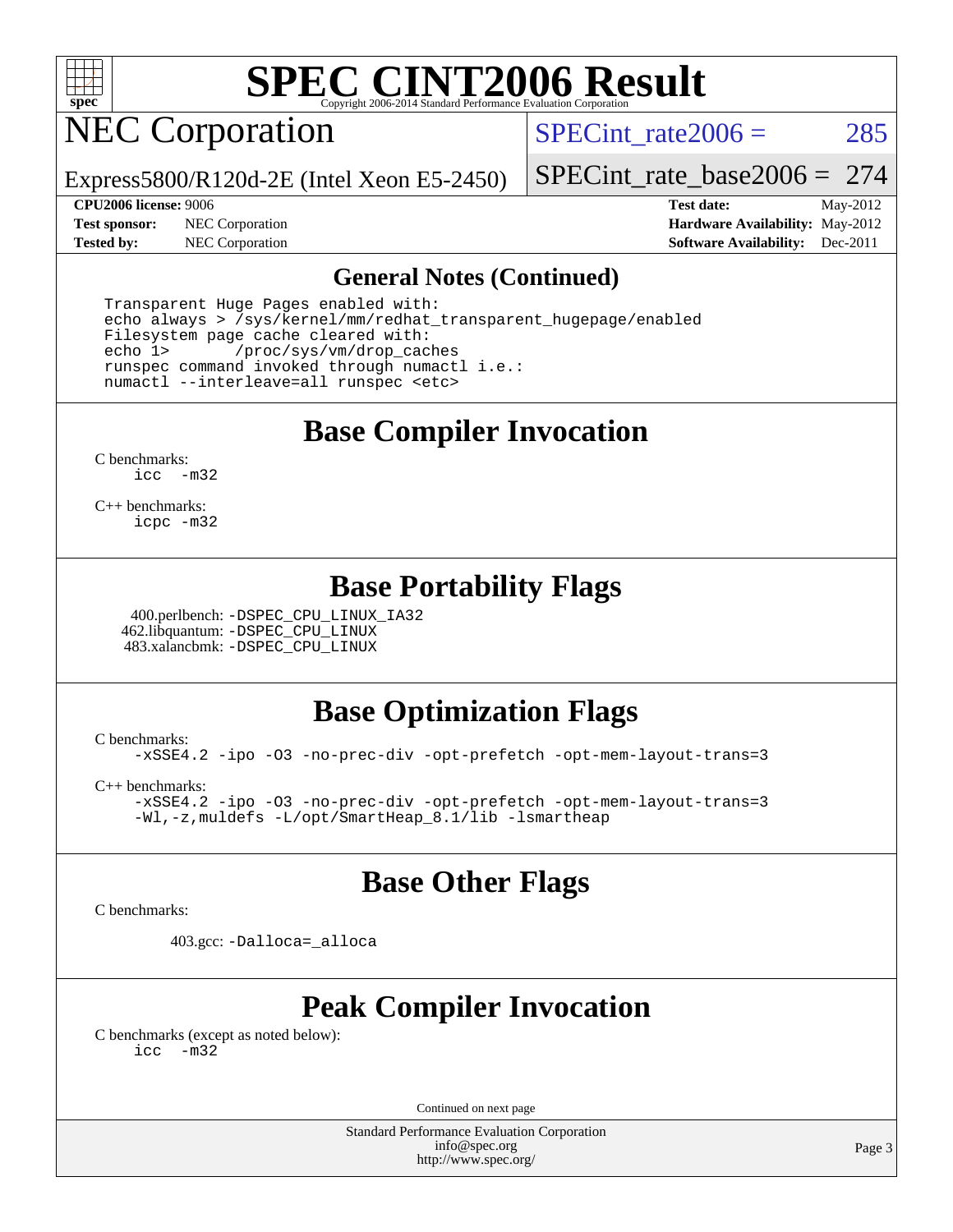

NEC Corporation

SPECint rate $2006 = 285$ 

Express5800/R120d-2E (Intel Xeon E5-2450)

[SPECint\\_rate\\_base2006 =](http://www.spec.org/auto/cpu2006/Docs/result-fields.html#SPECintratebase2006) 274

**[CPU2006 license:](http://www.spec.org/auto/cpu2006/Docs/result-fields.html#CPU2006license)** 9006 **[Test date:](http://www.spec.org/auto/cpu2006/Docs/result-fields.html#Testdate)** May-2012 **[Test sponsor:](http://www.spec.org/auto/cpu2006/Docs/result-fields.html#Testsponsor)** NEC Corporation **NEC Corporation [Hardware Availability:](http://www.spec.org/auto/cpu2006/Docs/result-fields.html#HardwareAvailability)** May-2012 **[Tested by:](http://www.spec.org/auto/cpu2006/Docs/result-fields.html#Testedby)** NEC Corporation **[Software Availability:](http://www.spec.org/auto/cpu2006/Docs/result-fields.html#SoftwareAvailability)** Dec-2011

## **[Peak Compiler Invocation \(Continued\)](http://www.spec.org/auto/cpu2006/Docs/result-fields.html#PeakCompilerInvocation)**

400.perlbench: [icc -m64](http://www.spec.org/cpu2006/results/res2012q3/cpu2006-20120617-22951.flags.html#user_peakCCLD400_perlbench_intel_icc_64bit_bda6cc9af1fdbb0edc3795bac97ada53)

401.bzip2: [icc -m64](http://www.spec.org/cpu2006/results/res2012q3/cpu2006-20120617-22951.flags.html#user_peakCCLD401_bzip2_intel_icc_64bit_bda6cc9af1fdbb0edc3795bac97ada53)

456.hmmer: [icc -m64](http://www.spec.org/cpu2006/results/res2012q3/cpu2006-20120617-22951.flags.html#user_peakCCLD456_hmmer_intel_icc_64bit_bda6cc9af1fdbb0edc3795bac97ada53)

458.sjeng: [icc -m64](http://www.spec.org/cpu2006/results/res2012q3/cpu2006-20120617-22951.flags.html#user_peakCCLD458_sjeng_intel_icc_64bit_bda6cc9af1fdbb0edc3795bac97ada53)

[C++ benchmarks:](http://www.spec.org/auto/cpu2006/Docs/result-fields.html#CXXbenchmarks) [icpc -m32](http://www.spec.org/cpu2006/results/res2012q3/cpu2006-20120617-22951.flags.html#user_CXXpeak_intel_icpc_4e5a5ef1a53fd332b3c49e69c3330699)

### **[Peak Portability Flags](http://www.spec.org/auto/cpu2006/Docs/result-fields.html#PeakPortabilityFlags)**

 400.perlbench: [-DSPEC\\_CPU\\_LP64](http://www.spec.org/cpu2006/results/res2012q3/cpu2006-20120617-22951.flags.html#b400.perlbench_peakCPORTABILITY_DSPEC_CPU_LP64) [-DSPEC\\_CPU\\_LINUX\\_X64](http://www.spec.org/cpu2006/results/res2012q3/cpu2006-20120617-22951.flags.html#b400.perlbench_peakCPORTABILITY_DSPEC_CPU_LINUX_X64) 401.bzip2: [-DSPEC\\_CPU\\_LP64](http://www.spec.org/cpu2006/results/res2012q3/cpu2006-20120617-22951.flags.html#suite_peakCPORTABILITY401_bzip2_DSPEC_CPU_LP64) 456.hmmer: [-DSPEC\\_CPU\\_LP64](http://www.spec.org/cpu2006/results/res2012q3/cpu2006-20120617-22951.flags.html#suite_peakCPORTABILITY456_hmmer_DSPEC_CPU_LP64) 458.sjeng: [-DSPEC\\_CPU\\_LP64](http://www.spec.org/cpu2006/results/res2012q3/cpu2006-20120617-22951.flags.html#suite_peakCPORTABILITY458_sjeng_DSPEC_CPU_LP64) 462.libquantum: [-DSPEC\\_CPU\\_LINUX](http://www.spec.org/cpu2006/results/res2012q3/cpu2006-20120617-22951.flags.html#b462.libquantum_peakCPORTABILITY_DSPEC_CPU_LINUX) 483.xalancbmk: [-DSPEC\\_CPU\\_LINUX](http://www.spec.org/cpu2006/results/res2012q3/cpu2006-20120617-22951.flags.html#b483.xalancbmk_peakCXXPORTABILITY_DSPEC_CPU_LINUX)

## **[Peak Optimization Flags](http://www.spec.org/auto/cpu2006/Docs/result-fields.html#PeakOptimizationFlags)**

[C benchmarks](http://www.spec.org/auto/cpu2006/Docs/result-fields.html#Cbenchmarks):

 400.perlbench: [-xSSE4.2](http://www.spec.org/cpu2006/results/res2012q3/cpu2006-20120617-22951.flags.html#user_peakPASS2_CFLAGSPASS2_LDCFLAGS400_perlbench_f-xSSE42_f91528193cf0b216347adb8b939d4107)(pass 2) [-prof-gen](http://www.spec.org/cpu2006/results/res2012q3/cpu2006-20120617-22951.flags.html#user_peakPASS1_CFLAGSPASS1_LDCFLAGS400_perlbench_prof_gen_e43856698f6ca7b7e442dfd80e94a8fc)(pass 1) [-ipo](http://www.spec.org/cpu2006/results/res2012q3/cpu2006-20120617-22951.flags.html#user_peakPASS2_CFLAGSPASS2_LDCFLAGS400_perlbench_f-ipo)(pass 2) [-O3](http://www.spec.org/cpu2006/results/res2012q3/cpu2006-20120617-22951.flags.html#user_peakPASS2_CFLAGSPASS2_LDCFLAGS400_perlbench_f-O3)(pass 2) [-no-prec-div](http://www.spec.org/cpu2006/results/res2012q3/cpu2006-20120617-22951.flags.html#user_peakPASS2_CFLAGSPASS2_LDCFLAGS400_perlbench_f-no-prec-div)(pass 2) [-prof-use](http://www.spec.org/cpu2006/results/res2012q3/cpu2006-20120617-22951.flags.html#user_peakPASS2_CFLAGSPASS2_LDCFLAGS400_perlbench_prof_use_bccf7792157ff70d64e32fe3e1250b55)(pass 2) [-auto-ilp32](http://www.spec.org/cpu2006/results/res2012q3/cpu2006-20120617-22951.flags.html#user_peakCOPTIMIZE400_perlbench_f-auto-ilp32) 401.bzip2: [-xSSE4.2](http://www.spec.org/cpu2006/results/res2012q3/cpu2006-20120617-22951.flags.html#user_peakPASS2_CFLAGSPASS2_LDCFLAGS401_bzip2_f-xSSE42_f91528193cf0b216347adb8b939d4107)(pass 2) [-prof-gen](http://www.spec.org/cpu2006/results/res2012q3/cpu2006-20120617-22951.flags.html#user_peakPASS1_CFLAGSPASS1_LDCFLAGS401_bzip2_prof_gen_e43856698f6ca7b7e442dfd80e94a8fc)(pass 1) [-ipo](http://www.spec.org/cpu2006/results/res2012q3/cpu2006-20120617-22951.flags.html#user_peakPASS2_CFLAGSPASS2_LDCFLAGS401_bzip2_f-ipo)(pass 2) [-O3](http://www.spec.org/cpu2006/results/res2012q3/cpu2006-20120617-22951.flags.html#user_peakPASS2_CFLAGSPASS2_LDCFLAGS401_bzip2_f-O3)(pass 2) [-no-prec-div](http://www.spec.org/cpu2006/results/res2012q3/cpu2006-20120617-22951.flags.html#user_peakPASS2_CFLAGSPASS2_LDCFLAGS401_bzip2_f-no-prec-div)(pass 2) [-prof-use](http://www.spec.org/cpu2006/results/res2012q3/cpu2006-20120617-22951.flags.html#user_peakPASS2_CFLAGSPASS2_LDCFLAGS401_bzip2_prof_use_bccf7792157ff70d64e32fe3e1250b55)(pass 2) [-opt-prefetch](http://www.spec.org/cpu2006/results/res2012q3/cpu2006-20120617-22951.flags.html#user_peakCOPTIMIZE401_bzip2_f-opt-prefetch) [-auto-ilp32](http://www.spec.org/cpu2006/results/res2012q3/cpu2006-20120617-22951.flags.html#user_peakCOPTIMIZE401_bzip2_f-auto-ilp32) [-ansi-alias](http://www.spec.org/cpu2006/results/res2012q3/cpu2006-20120617-22951.flags.html#user_peakCOPTIMIZE401_bzip2_f-ansi-alias) 403.gcc: [-xSSE4.2](http://www.spec.org/cpu2006/results/res2012q3/cpu2006-20120617-22951.flags.html#user_peakCOPTIMIZE403_gcc_f-xSSE42_f91528193cf0b216347adb8b939d4107) [-ipo](http://www.spec.org/cpu2006/results/res2012q3/cpu2006-20120617-22951.flags.html#user_peakCOPTIMIZE403_gcc_f-ipo) [-O3](http://www.spec.org/cpu2006/results/res2012q3/cpu2006-20120617-22951.flags.html#user_peakCOPTIMIZE403_gcc_f-O3) [-no-prec-div](http://www.spec.org/cpu2006/results/res2012q3/cpu2006-20120617-22951.flags.html#user_peakCOPTIMIZE403_gcc_f-no-prec-div)  $429$ .mcf: basepeak = yes 445.gobmk: [-xSSE4.2](http://www.spec.org/cpu2006/results/res2012q3/cpu2006-20120617-22951.flags.html#user_peakPASS2_CFLAGSPASS2_LDCFLAGS445_gobmk_f-xSSE42_f91528193cf0b216347adb8b939d4107)(pass 2) [-prof-gen](http://www.spec.org/cpu2006/results/res2012q3/cpu2006-20120617-22951.flags.html#user_peakPASS1_CFLAGSPASS1_LDCFLAGS445_gobmk_prof_gen_e43856698f6ca7b7e442dfd80e94a8fc)(pass 1) [-prof-use](http://www.spec.org/cpu2006/results/res2012q3/cpu2006-20120617-22951.flags.html#user_peakPASS2_CFLAGSPASS2_LDCFLAGS445_gobmk_prof_use_bccf7792157ff70d64e32fe3e1250b55)(pass 2) [-ansi-alias](http://www.spec.org/cpu2006/results/res2012q3/cpu2006-20120617-22951.flags.html#user_peakCOPTIMIZE445_gobmk_f-ansi-alias) [-opt-mem-layout-trans=3](http://www.spec.org/cpu2006/results/res2012q3/cpu2006-20120617-22951.flags.html#user_peakCOPTIMIZE445_gobmk_f-opt-mem-layout-trans_a7b82ad4bd7abf52556d4961a2ae94d5) 456.hmmer: [-xSSE4.2](http://www.spec.org/cpu2006/results/res2012q3/cpu2006-20120617-22951.flags.html#user_peakCOPTIMIZE456_hmmer_f-xSSE42_f91528193cf0b216347adb8b939d4107) [-ipo](http://www.spec.org/cpu2006/results/res2012q3/cpu2006-20120617-22951.flags.html#user_peakCOPTIMIZE456_hmmer_f-ipo) [-O3](http://www.spec.org/cpu2006/results/res2012q3/cpu2006-20120617-22951.flags.html#user_peakCOPTIMIZE456_hmmer_f-O3) [-no-prec-div](http://www.spec.org/cpu2006/results/res2012q3/cpu2006-20120617-22951.flags.html#user_peakCOPTIMIZE456_hmmer_f-no-prec-div) [-unroll2](http://www.spec.org/cpu2006/results/res2012q3/cpu2006-20120617-22951.flags.html#user_peakCOPTIMIZE456_hmmer_f-unroll_784dae83bebfb236979b41d2422d7ec2) [-auto-ilp32](http://www.spec.org/cpu2006/results/res2012q3/cpu2006-20120617-22951.flags.html#user_peakCOPTIMIZE456_hmmer_f-auto-ilp32) 458.sjeng: [-xSSE4.2](http://www.spec.org/cpu2006/results/res2012q3/cpu2006-20120617-22951.flags.html#user_peakPASS2_CFLAGSPASS2_LDCFLAGS458_sjeng_f-xSSE42_f91528193cf0b216347adb8b939d4107)(pass 2) [-prof-gen](http://www.spec.org/cpu2006/results/res2012q3/cpu2006-20120617-22951.flags.html#user_peakPASS1_CFLAGSPASS1_LDCFLAGS458_sjeng_prof_gen_e43856698f6ca7b7e442dfd80e94a8fc)(pass 1) [-ipo](http://www.spec.org/cpu2006/results/res2012q3/cpu2006-20120617-22951.flags.html#user_peakPASS2_CFLAGSPASS2_LDCFLAGS458_sjeng_f-ipo)(pass 2) [-O3](http://www.spec.org/cpu2006/results/res2012q3/cpu2006-20120617-22951.flags.html#user_peakPASS2_CFLAGSPASS2_LDCFLAGS458_sjeng_f-O3)(pass 2) [-no-prec-div](http://www.spec.org/cpu2006/results/res2012q3/cpu2006-20120617-22951.flags.html#user_peakPASS2_CFLAGSPASS2_LDCFLAGS458_sjeng_f-no-prec-div)(pass 2) [-prof-use](http://www.spec.org/cpu2006/results/res2012q3/cpu2006-20120617-22951.flags.html#user_peakPASS2_CFLAGSPASS2_LDCFLAGS458_sjeng_prof_use_bccf7792157ff70d64e32fe3e1250b55)(pass 2) [-unroll4](http://www.spec.org/cpu2006/results/res2012q3/cpu2006-20120617-22951.flags.html#user_peakCOPTIMIZE458_sjeng_f-unroll_4e5e4ed65b7fd20bdcd365bec371b81f) [-auto-ilp32](http://www.spec.org/cpu2006/results/res2012q3/cpu2006-20120617-22951.flags.html#user_peakCOPTIMIZE458_sjeng_f-auto-ilp32) Continued on next page